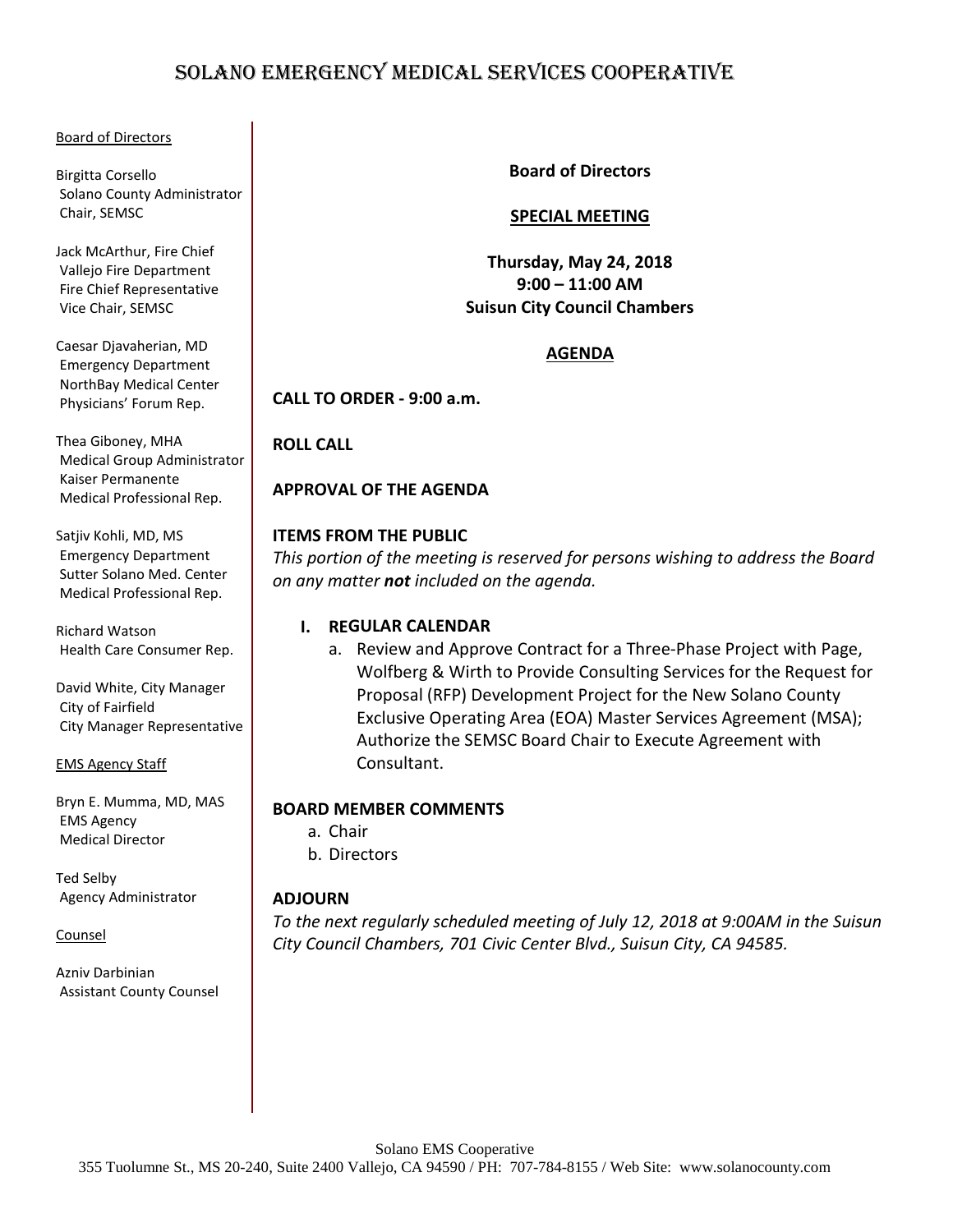

**County of Solano Standard Contract**

 *For County Use Only*  CONTRACT NUMBER:

\_\_\_\_\_\_\_\_\_\_\_\_\_\_\_\_\_\_\_ (Dept., Division, FY, #) H&SS/PH BUDGET ACCOUNT: 7805 SUBOBJECT ACCOUNT: 2245

1. This Contract is entered into between the County of Solano and the Contractor named below: Page, Wolfberg, & Wirth, LLC

CONTRACTOR'S NAME

- 2. The Term of this Contract is: June 1, 2018 to July 30, 2019
- 3. The maximum amount of this Contract is: \$181,000.00
- 4. The parties agree to comply with the terms and conditions of the following exhibits which are by this reference made a part of this Contract:

Exhibit A – Scope of Work

Exhibit B – Budget Detail and Payment Provision

Exhibit C – General Terms and Conditions

This Contract is made on June 1, 2018.

| <b>CONTRACTOR</b>            |              |                 | <b>COUNTY OF SOLANO</b>                                 |                              |                     |
|------------------------------|--------------|-----------------|---------------------------------------------------------|------------------------------|---------------------|
| Page, Wolfberg, & Wirth, LLC |              |                 |                                                         |                              |                     |
| <b>CONTRACTOR'S NAME</b>     |              |                 | Birgitta E. Corsello                                    |                              | <b>DATED</b>        |
| <b>SIGNATURE</b>             |              |                 | Chair, Solano EMS Cooperative (SEMSC)<br><b>TITLE</b>   |                              |                     |
| Douglas M. Wolfberg, Partner |              |                 | <b>Solano County EMS</b><br>355 Tuolumne St., MS 20-240 |                              |                     |
| PRINTED NAME AND TITLE       |              |                 | <b>ADDRESS</b>                                          |                              |                     |
| 5010 East Trindle Road       |              |                 | Vallejo<br><b>CITY</b><br><b>CODE</b>                   | CA<br><b>STATE</b>           | 94590<br><b>ZIP</b> |
| <b>ADDRESS</b>               |              |                 |                                                         |                              |                     |
| Mechanicsburg,               | PA           | 17050           | Approved as to Form:                                    |                              |                     |
| <b>CITY</b>                  | <b>STATE</b> | <b>ZIP CODE</b> |                                                         |                              |                     |
|                              |              |                 | <b>COUNTY COUNSEL</b>                                   | $D_{\text{eq}}$ , $12/17/00$ |                     |

*Rev. 12/17/09*

**CONTRACT MUST BE EXECUTED BEFORE WORK CAN COMMENCE**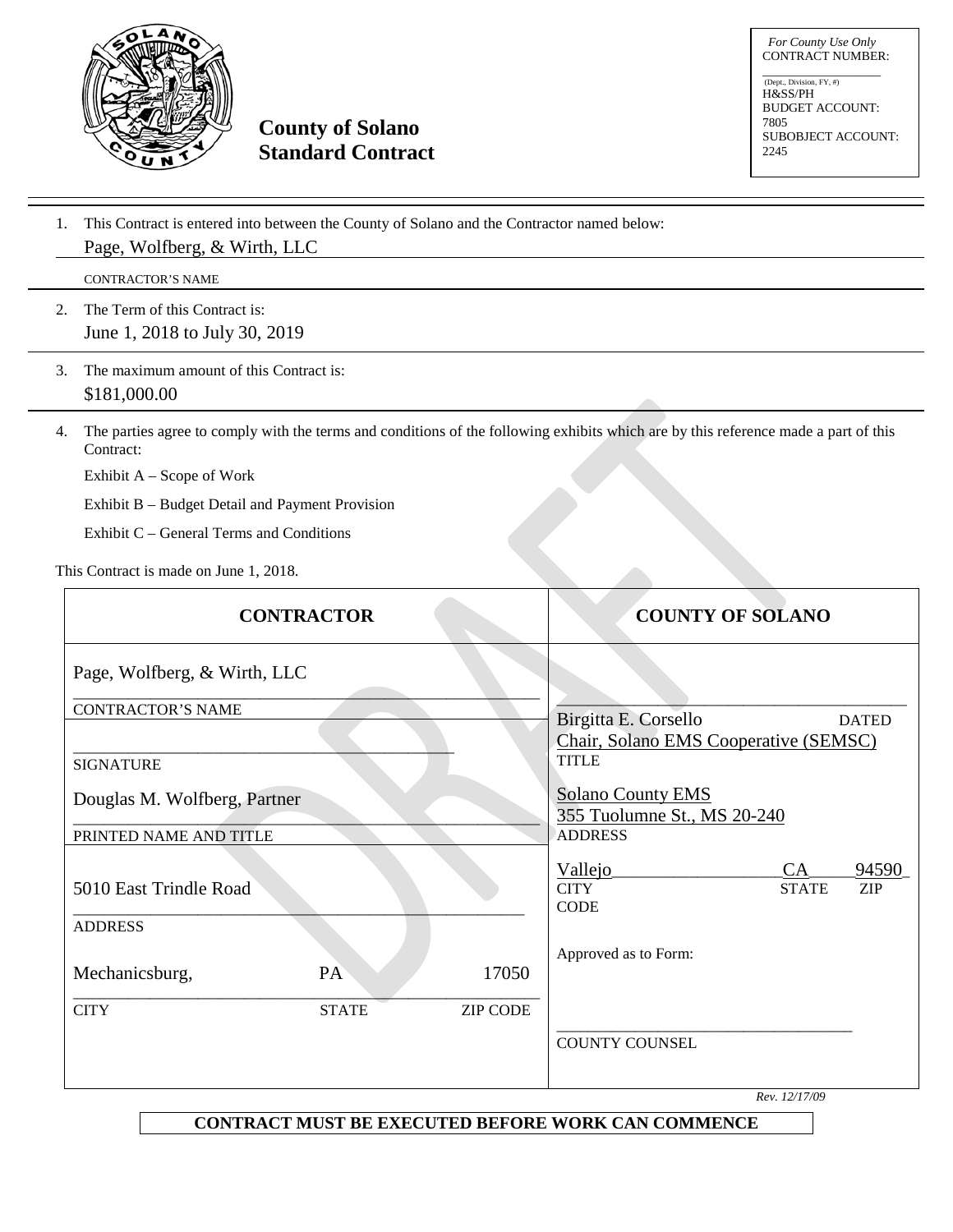# **EXHIBIT A Overview, Scope of Work & Deliverables**

This contract shall be performed in three phases.

# Phase I – EMS System Review and Stakeholder Engagement

Phase I will consist of performing a combined EMS System Review and Stakeholder Engagement process. Contractor shall utilize data and documents from the existing Emergency Medical Services (EMS) system, and obtain stakeholder input in reviewing key attributes of the current system.

Contractor shall be responsible for the following:

| <b>SCOPE</b>                                                                                                                       | <b>DATE</b><br>$6/1/18 - 10/11/18$ |
|------------------------------------------------------------------------------------------------------------------------------------|------------------------------------|
| Hold an initial conference call with SEMSC staff to refine                                                                         | $6/1/18 - 6/30/18$                 |
| stakeholder meeting agendas and coordinate logistics of meeting                                                                    |                                    |
| dates, times and locations.                                                                                                        |                                    |
| Identify key stakeholders, compile stakeholder mailing lists and                                                                   | $6/15/18 - 7/15/18$                |
| contact information; stakeholder groups to be broadly                                                                              |                                    |
| representative of constituencies including, but not necessarily                                                                    |                                    |
| limited to: Solano County cities, fire districts and other municipal                                                               |                                    |
| entities; the Solano County Fire Chiefs Association; SEMSC                                                                         |                                    |
| staff; incumbent transport contractor representatives; hospital,                                                                   |                                    |
| specialty center and other facility representatives; consumer                                                                      |                                    |
| representatives; physician/medical director representatives, and                                                                   |                                    |
| other constituencies identified by project staff.                                                                                  |                                    |
| Review data from SEMSC and other identified sources to                                                                             | $6/1/18 - 9/30/18$                 |
| evaluate specified EMS system metrics, as available, to include,                                                                   |                                    |
| but not be limited to: call volume (by level and type); transport                                                                  |                                    |
| volume (by level of service); response times; patient offload<br>times; patient satisfaction data; workforce data and other        |                                    |
| specified system metrics.                                                                                                          |                                    |
| Review existing deployment plans and plan modifications along                                                                      | $6/1/18 - 9/30/18$                 |
| with appropriate Unit Hour Utilization (UHU) metrics.                                                                              |                                    |
| Evaluate system financial data, including system revenues,                                                                         | $7/1/18 - 9/1/18$                  |
| expenses, fine/penalty assessments, system subsidies (both                                                                         |                                    |
| positive and negative).                                                                                                            |                                    |
| Assess the status of the existing Critical Care Transport (CCT)                                                                    | $6/15/18 - 9/1/18$                 |
| marketplace and resources within and/or serving Solano County.                                                                     |                                    |
| Best practices comparison in California and the nation will be                                                                     |                                    |
| included in the report.                                                                                                            |                                    |
| Assess non-emergency transport (NET) and interfacility transport                                                                   | $6/15/18 - 9/1/18$                 |
| (IFT) utilization within Solano County.                                                                                            | $6/15/18 - 9/1/18$                 |
| Review existing and planned initiatives related to integrated care<br>delivery and/or community paramedicine within Solano County. |                                    |
|                                                                                                                                    |                                    |
|                                                                                                                                    |                                    |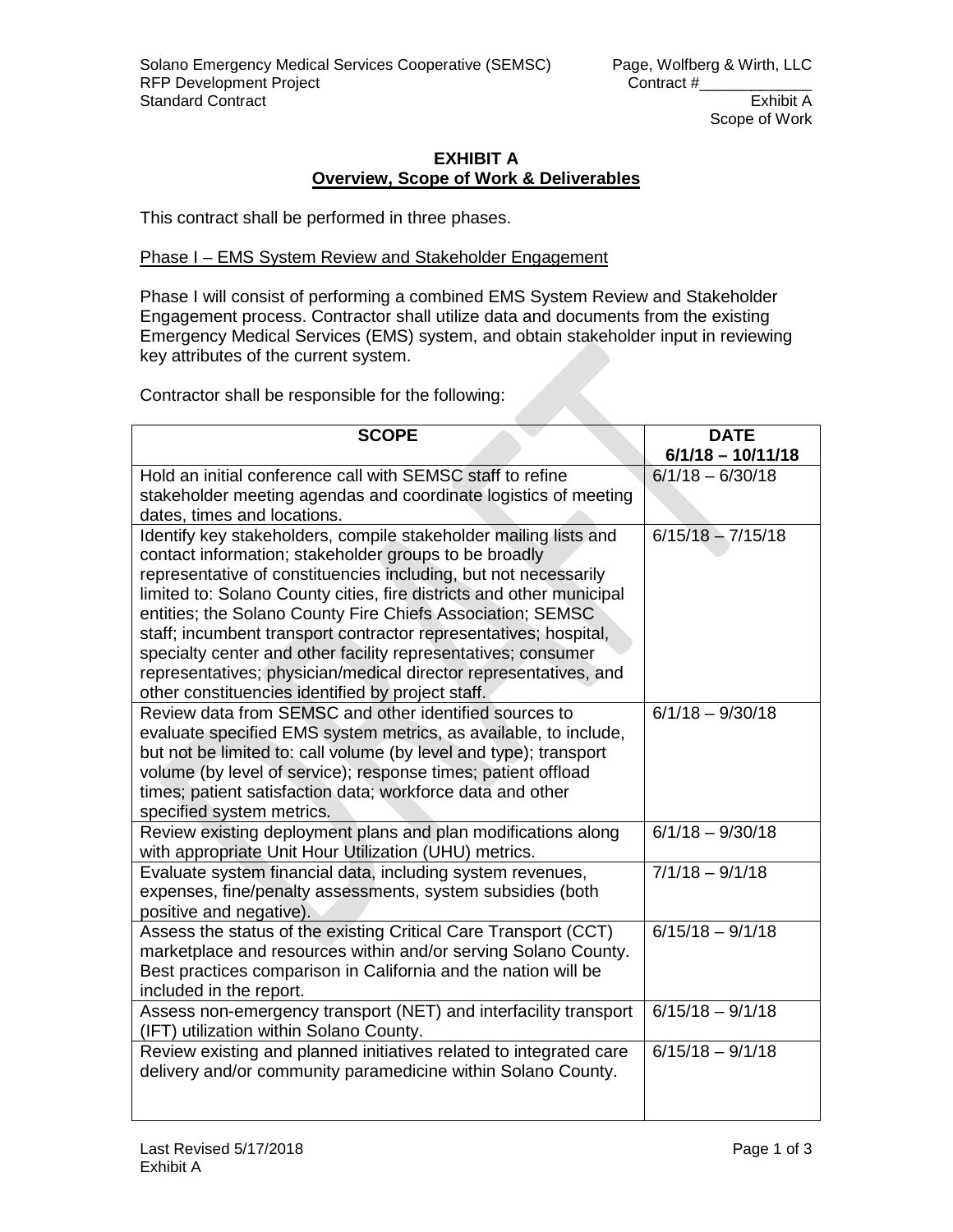| Hold multiple in-person stakeholder meetings at locations within<br>Solano County to obtain input from all identified constituencies<br>and members of the public on EMS system issues; One at the<br>beginning and one near completion of project. Dates to be set<br>with notices sent to all parties.                                                                                                                                                                                                                                 | $6/15/18 - 9/30/18$ |
|------------------------------------------------------------------------------------------------------------------------------------------------------------------------------------------------------------------------------------------------------------------------------------------------------------------------------------------------------------------------------------------------------------------------------------------------------------------------------------------------------------------------------------------|---------------------|
| A written "Solano County EMS System Review and Blueprint"<br>document shall be presented to the SEMSC Board at the<br>October 2018 Board Meeting for review, comment and<br>acceptance. (This report will summarize the findings of the<br>contractor's EMS System Review and the stakeholder input<br>received at the on-site meetings. The report will also present the<br>key points to be incorporated into the new Solano County<br>Ambulance RFP. The report will be presented in-person to the<br>SEMSC board by the contractor.) | 10/11/18            |

# Phase II - Request for Proposals (RFP) Development and Publication

Phase II will consist of synthesizing the results of the EMS System Review and Stakeholder Engagement process, and drafting a new Solano County EMS RFP for submission to the SEMSC Board and California EMS Authority (EMSA).

Contractor shall be responsible for the following:

| <b>SCOPE</b>                                                  | <b>DATE</b><br>$9/15/18 - 2/28/19$ |
|---------------------------------------------------------------|------------------------------------|
| Produce a draft the RFP and proposed scoring methodology for  | $9/15/18 - 11/1/18$                |
| procurement of an ambulance contractor for Solano County for  |                                    |
| the coming contract cycle.                                    |                                    |
| Work with SEMSC staff to refine the draft RFP.                | $10/1/18 - 10/15/18$               |
| Present the draft RFP to the identified Solano County EMS     | $10/15/18 - 10/19/18$              |
| stakeholders and the public for review and comment            |                                    |
| Convene one (1) in-person meeting to receive feedback and     | $10/22/18 - 11/2/18$               |
| stakeholder input on the draft RFP.                           |                                    |
| Make any necessary and appropriate revisions to the draft RFP | $10/22/18 - 11/4/18$               |
| based on public and stakeholder input                         |                                    |
| Present the final draft RFP in person to the SEMSC board at a | $12/3/18 - 12/21/18$               |
| Special Meeting in December 2018                              |                                    |
| Make any necessary revisions to the draft RFP based on        | $12/4/18 - 12/23/18$               |
| direction from the SEMSC board                                |                                    |
| Produce a final RFP document and submit to California EMS     | $12/4/18 - 12/24/18$               |
| Authority for review and approval                             |                                    |
| Develop compositional framework for Independent Review Panel  | $12/1/18 - 2/28/19$                |
| (IRP) to be approved by SEMSC Board at regular January        |                                    |
| meeting                                                       |                                    |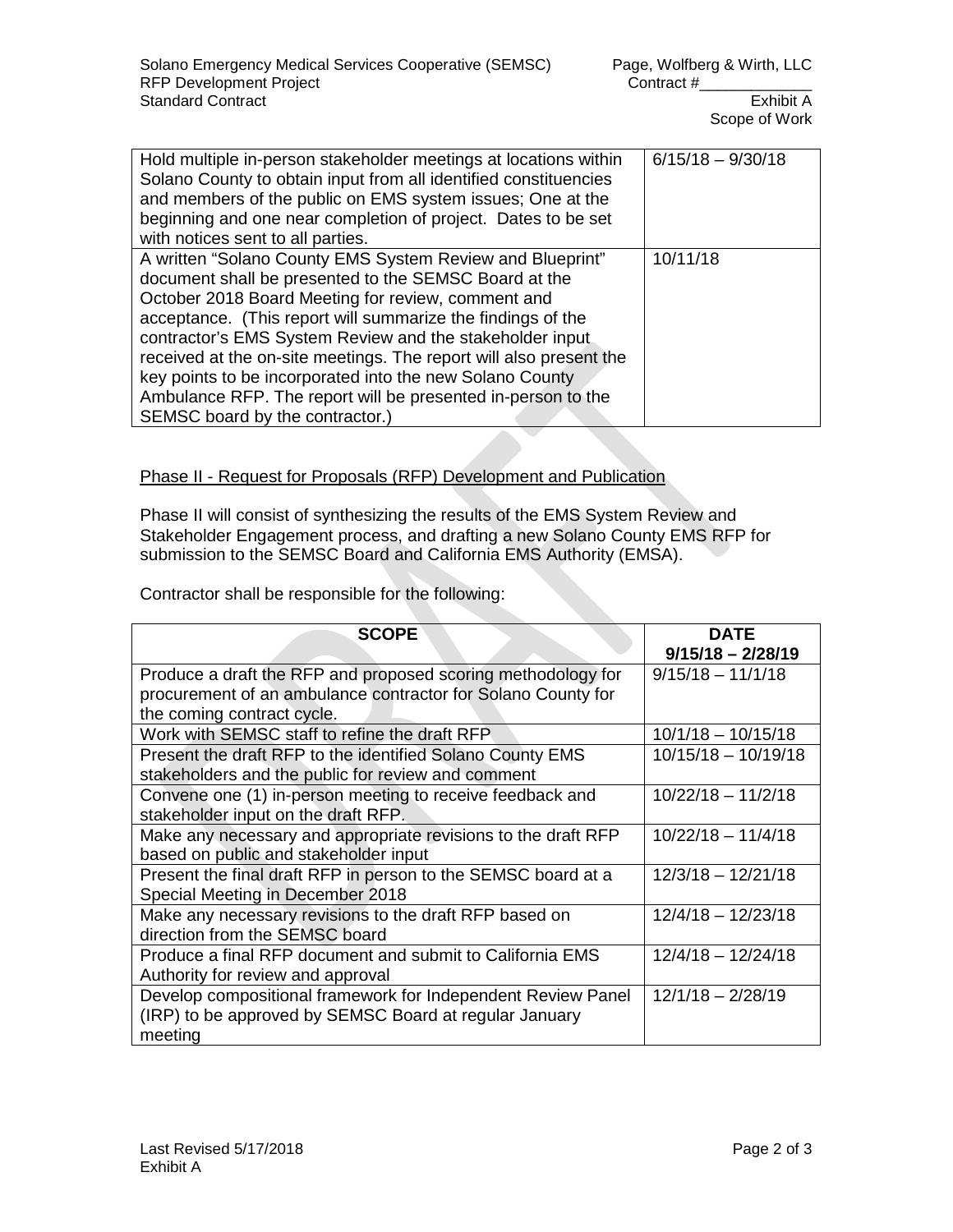# Phase III - Proposal Evaluation & Contract Implementation

Phase III will consist of establishing an Independent Review Panel (IRP) to evaluate and score proposals submitted in response to the RFP and assisting the SEMSC in negotiating and executing a final agreement with the selected bidder.

Contractor shall be responsible for the following:

| <b>SCOPE</b>                                                          | <b>DATE</b><br>$3/1/19 - 9/30/19$ |
|-----------------------------------------------------------------------|-----------------------------------|
| Submit recommendations to SEMSC staff for designees to fill           | $3/1/19 - 3/30/19$                |
| approved composition of the IRP.                                      |                                   |
| Facilitate initial meeting (via electronic means) of the IRP.         | $3/1/19 - 3/30/19$                |
| Review all proposals received in order to provide technical advice    | $7/1/19 - 7/15/19$                |
| and assistance to the IRP members as required                         |                                   |
| Serve as facilitator for IRP meetings, including at least one (1) in- | $7/1/19 - 7/31/19$                |
| person meeting, and electronic meetings as necessary                  |                                   |
| Serve as liaison between IRP members and SEMSC staff.                 | $3/1/19 - 7/31/19$                |
| Draft proposed contract for the SEMSC Board's use in                  | $5/1/19 - 7/5/19$                 |
| negotiation with selected bidder.                                     |                                   |
| Make necessary revisions to proposed contract based on                | $7/8/19 - 7/10/19$                |
| direction from SEMSC Board                                            |                                   |
| Present final, proposed contract to SEMSC Board, in-person, at        | 7/11/19                           |
| the July 2019 Board Meeting.                                          |                                   |
| Present final contract to SEMSC staff                                 | $7/12/19 - 7/15/19$               |
| Assist County staff in negotiating and finalizing agreement with      | $8/15/19 - 9/30/19$               |
| selected bidder                                                       |                                   |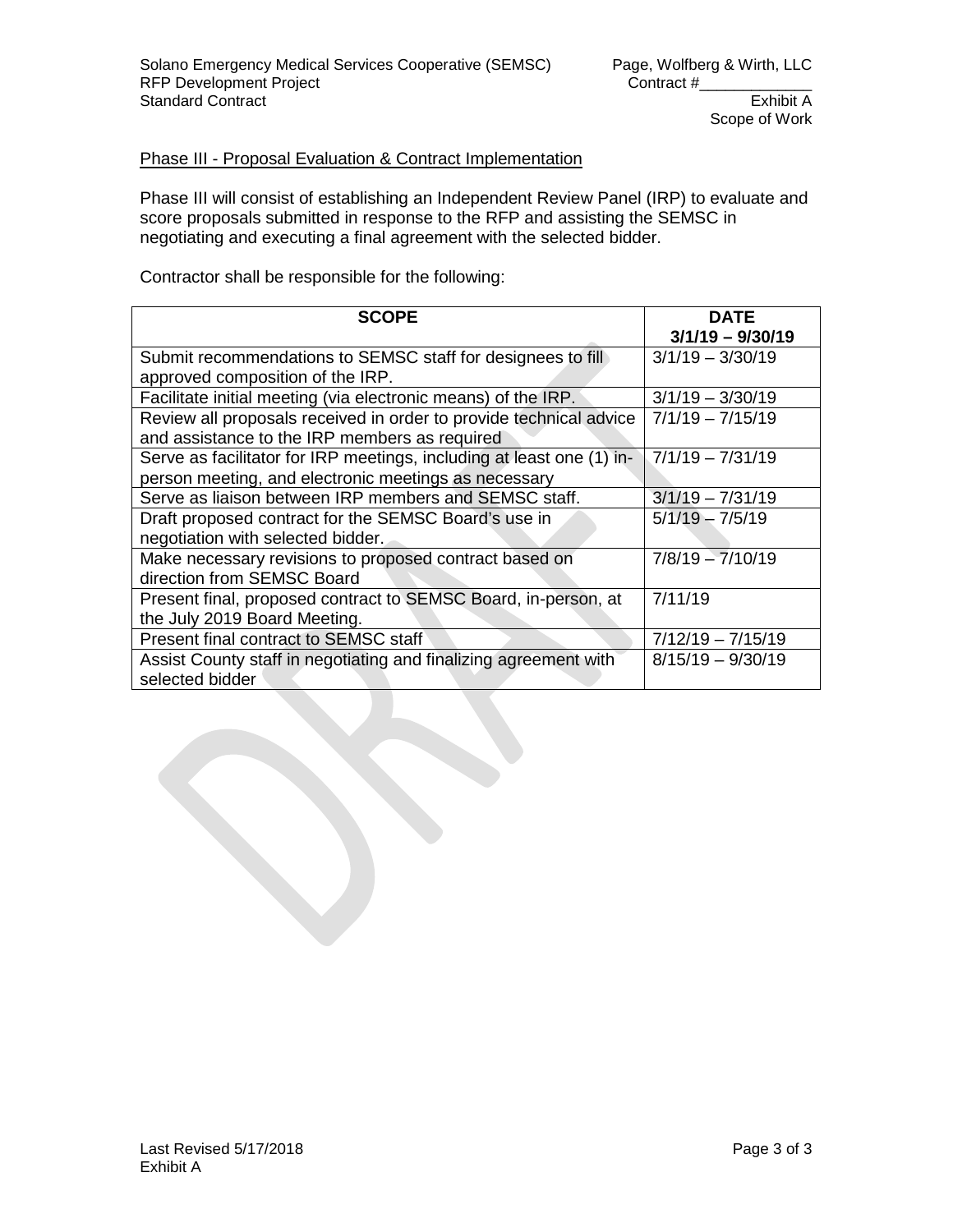# **EXHIBIT B Budget Detail & Payment Provisions**

# **BUDGET DETAILS**

Contractor shall be paid upon completion of each phase as follows:

Phase I \$63,000

- \$50,000 paid upon execution of agreement as advance payment
- \$13,000 paid upon completion of Phase I

Phase II \$70,000

• Full amount paid upon completion of Phase II

Phase III \$48,000

• Full amount paid upon completion of Phase III

# **METHOD OF PAYMENT**

Upon submission of invoices by the Contractor, and upon approval of EMS Administrator, SEMSC shall pay Contractor upon completion of project phases as outlined above and in the Scope of Work, Exhibit A, up to the maximum amount provided for on the Standard Contract. Maximum amount includes all expenses incurred for travel, payment for project deliverables and consultative services.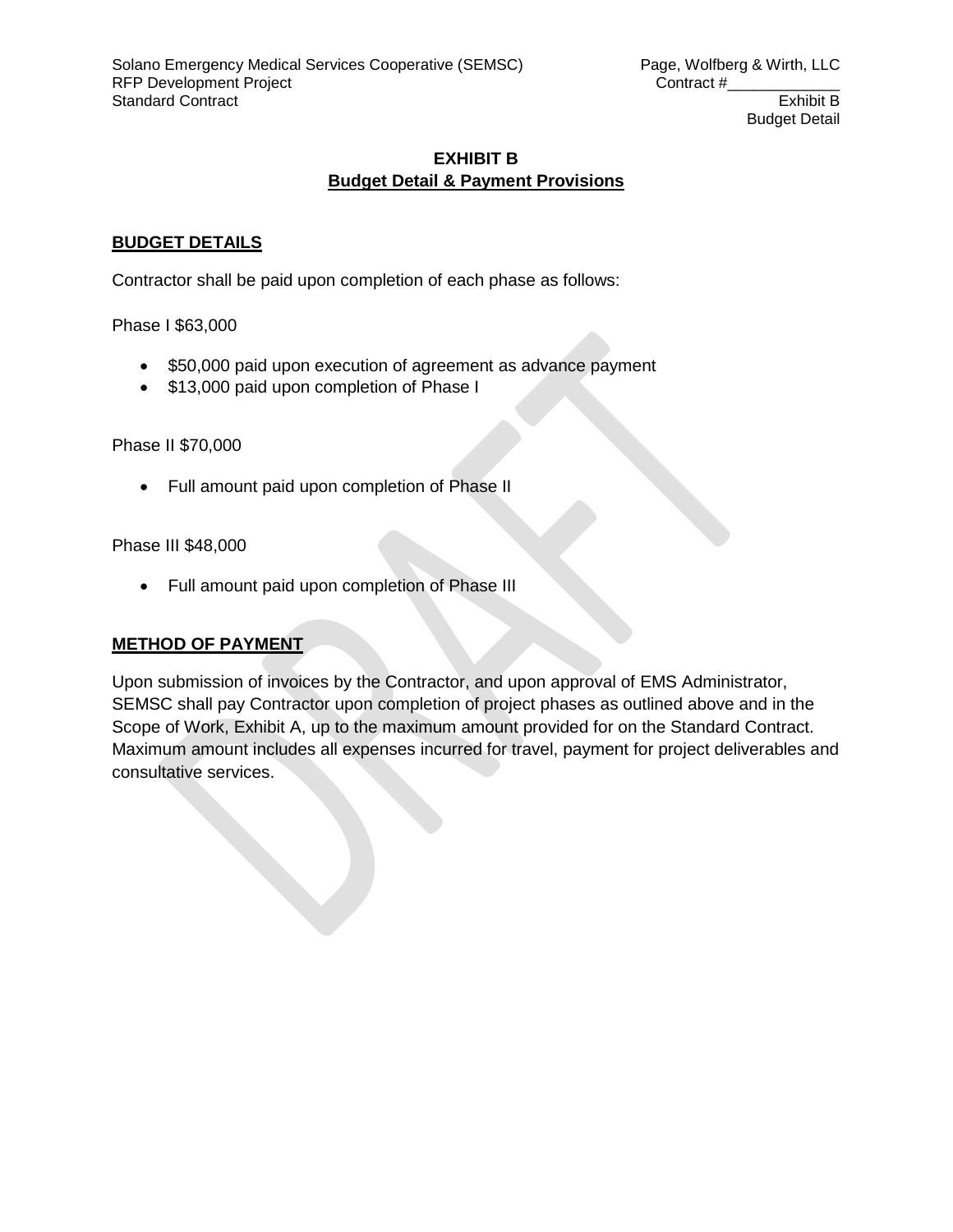# **EXHIBIT C GENERAL TERMS AND CONDITIONS**

# **1. CLOSING OUT**

A. SEMSC will pay Contractor's final request for payment providing Contractor has paid all financial obligations undertaken pursuant to this Contract or any other contract and/or obligation that Contractor may have with SEMSC. If Contractor has failed to pay any obligations outstanding, SEMSC will withhold from Contractor's final request for payment the amount of such outstanding financial obligations owed by Contractor. Contractor is responsible for SEMSC's receipt of a final request for payment 30 days after termination of this Contract.

B. A final undisputed invoice shall be submitted for payment no later than ninety (90) calendar days following the expiration or termination of this Contract, unless a later or alternate deadline is agreed to in writing by the SEMSC. The final invoice must be clearly marked "FINAL INVOICE", thus indicating that all payment obligations of the SEMSC under this Contract have ceased and that no further payments are due or outstanding.

C. The SEMSC may, at its discretion, choose not to honor any delinquent final invoice if the Contractor fails to obtain prior written approval of an alternate final invoice submission deadline. Written SEMSC approval for an alternate final invoice submission deadline shall be sought from the SEMSC prior to the expiration or termination of this Contract.

#### **2. TIME**

Time is of the essence in all terms and conditions of this Contract.

# **3. TIME OF PERFORMANCE**

Work will not begin, nor claims paid for services under this Contract until all Certificates of Insurance, business and professional licenses/certificates, IRS ID number, signed W-9 form, or other applicable licenses or certificates are on file with SEMSC's Contract Manager.

# **4. TERMINATION**

A. This Contract may be terminated by SEMSC or Contractor, at any time, with or without cause, upon 30 days' written notice from one to the other.

B. SEMSC may terminate this Contract immediately upon notice of Contractor's malfeasance.

C. Following termination, SEMSC will reimburse Contractor for all expenditures made in good faith that are unpaid at the time of termination not to exceed the maximum amount payable under this Contract unless Contractor is in default of this Contract.

# **5. SIGNATURE AUTHORITY**

The parties executing this Contract certify that they have the proper authority to bind their respective entities to all terms and conditions set forth in this Contract.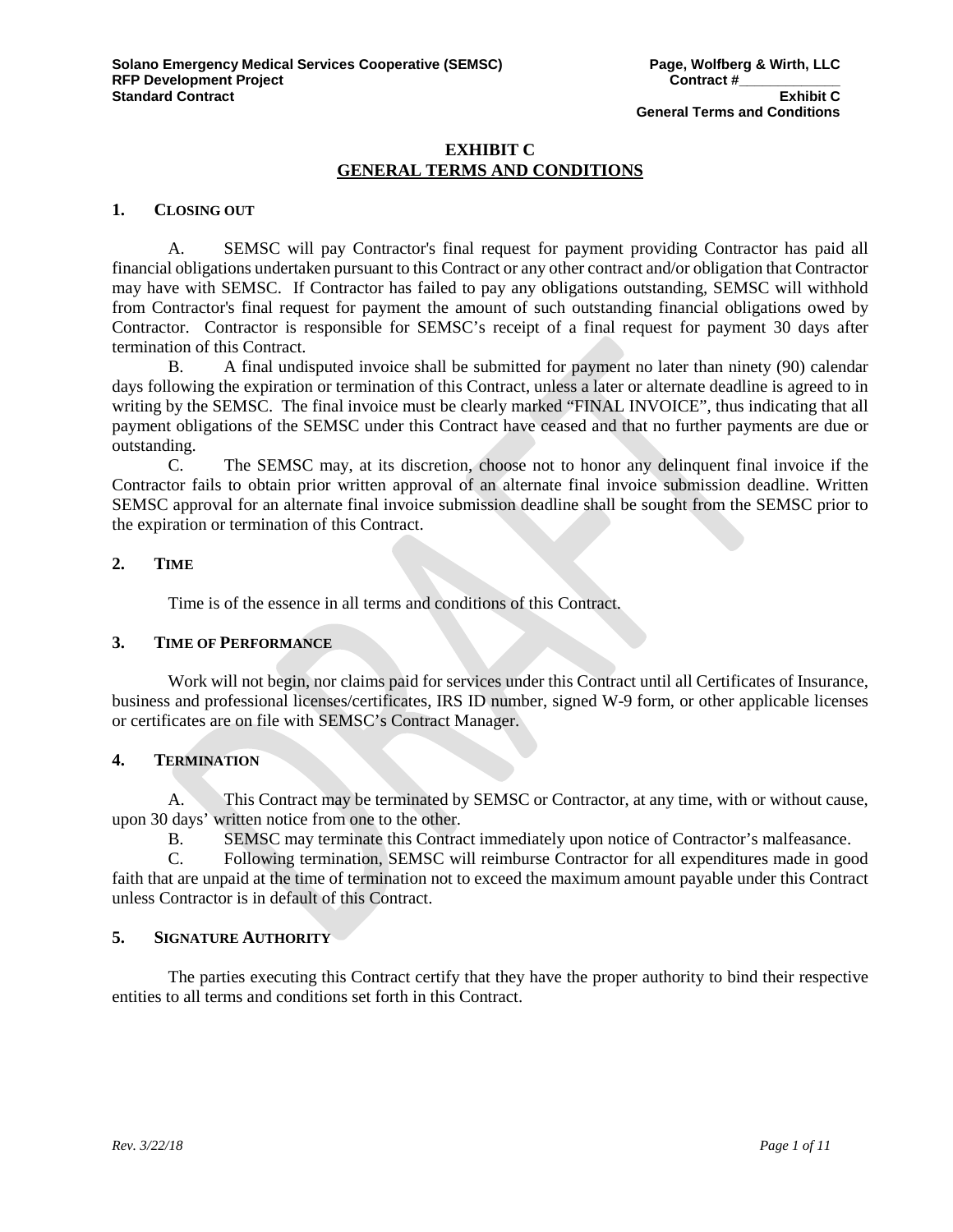# **6. REPRESENTATIONS**

A. SEMSC relies upon Contractor's professional ability and training as a material inducement to enter into this Contract. Contractor represents that Contractor will perform the work according to generally accepted professional practices and standards and the requirements of applicable federal, state and local laws. SEMSC's acceptance of Contractor's work shall not constitute a waiver or release of Contractor from professional responsibility.

B. Contractor further represents that Contractor possesses current valid appropriate licensure, including, but not limited to, driver's license, professional license, certificate of tax-exempt status, or permits, required to perform the work under this Contract.

#### **7. INSURANCE**

A. Without limiting Contractor's obligation to indemnify SEMSC, Contractor must procure and maintain for the duration of the Contract insurance against claims for injuries to persons or damages to property which may arise from or in connection with the performance of the work under this Contract and the results of that work by Contractor, Contractor's agents, representatives, employees or subcontractors.

B. Minimum Scope of Insurance

Coverage must be at least as broad as:

(1) Insurance Services Office Commercial General Liability coverage (occurrence Form CG 00 01).

(2) Insurance Services Office Form Number CA 00 01 covering Automobile Liability, Code 1 (any auto).

(3) Workers' Compensation insurance as required by the State of California and Employer's Liability Insurance.

C. Minimum Limits of Insurance Contractor must maintain limits no less than:

| (1) | General Liability:<br>(Including operations, products)<br>and completed operations.) | \$1,000,000 | per occurrence for bodily injury, personal injury<br>and property damage, or the full per occurrence<br>limits of the policy, whichever is greater. If<br>Commercial General Liability insurance or<br>other form with a general aggregate limit is<br>used, either the general aggregate limit shall<br>apply separately to this project/location or the<br>general aggregate limit shall be twice the<br>required occurrence limit. |
|-----|--------------------------------------------------------------------------------------|-------------|---------------------------------------------------------------------------------------------------------------------------------------------------------------------------------------------------------------------------------------------------------------------------------------------------------------------------------------------------------------------------------------------------------------------------------------|
| (2) | Automobile Liability:                                                                | \$1,000,000 | per accident for bodily injury and property<br>damage.                                                                                                                                                                                                                                                                                                                                                                                |
| (3) | Workers' Compensation:                                                               |             | As required by the State of California.                                                                                                                                                                                                                                                                                                                                                                                               |
| (4) | Employer's Liability:                                                                | \$1,000,000 | per accident for bodily injury or disease.                                                                                                                                                                                                                                                                                                                                                                                            |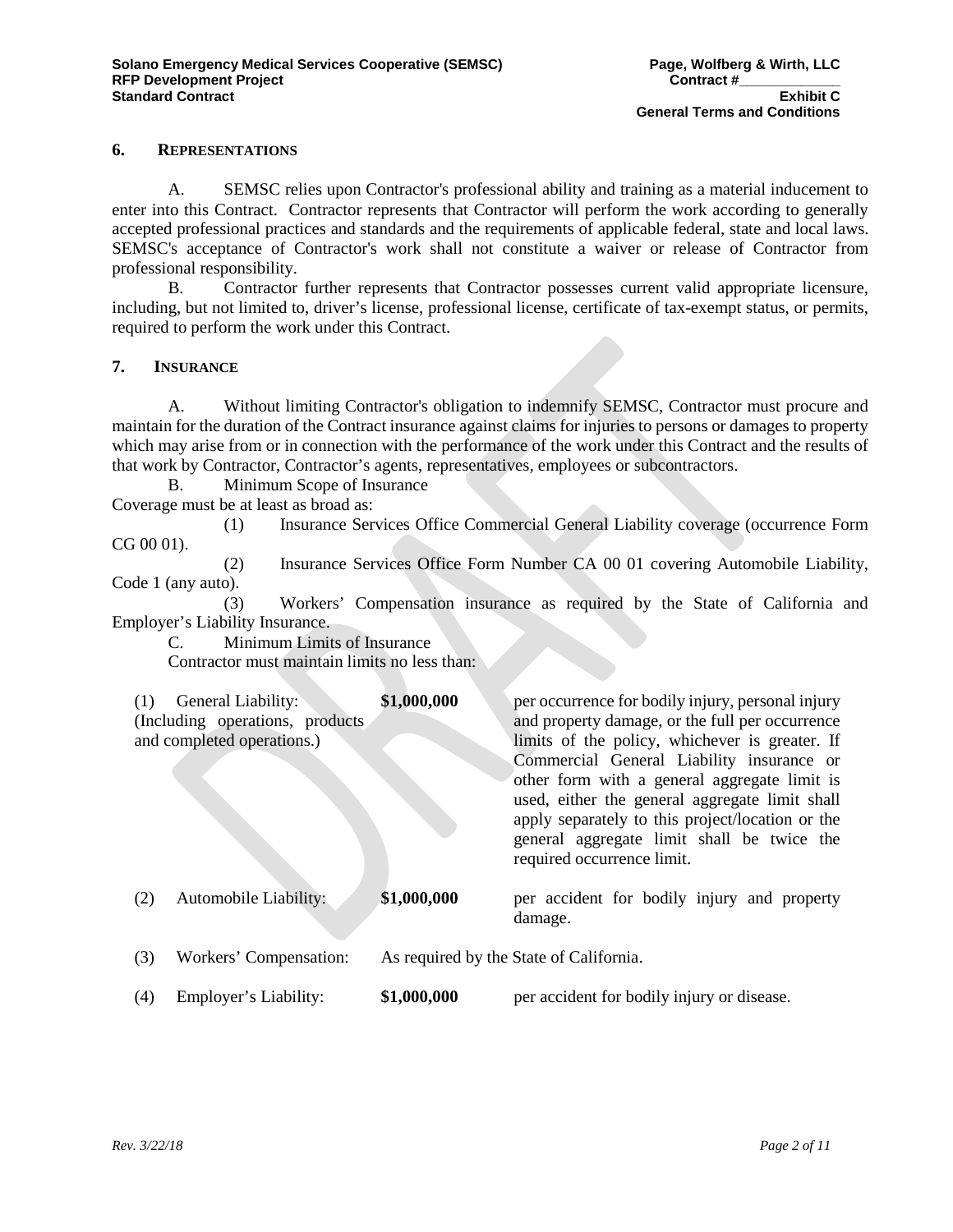### D. Additional Insurance Coverage

To the extent coverage is applicable to Contractor's services under this Contract, Contractor must maintain the following insurance coverage:

| (1) | Cyber Liability:        | \$1,000,000 | per incident with the aggregate limit twice the<br>required limit to cover the full replacement<br>value of damage to, alteration of, loss of, or<br>of electronic<br>data<br>destruction<br>and/or<br>information property of the SEMSC that will be<br>in the care, custody or control of Contractor<br>under this Contract. |
|-----|-------------------------|-------------|--------------------------------------------------------------------------------------------------------------------------------------------------------------------------------------------------------------------------------------------------------------------------------------------------------------------------------|
| (2) | Professional Liability: | \$2,000,000 | combined single limit per claim and in the<br>aggregate. The policy shall remain in full force<br>and effect for no less than 5 years following the<br>completion of work under this Contract.                                                                                                                                 |

E. If Contractor maintains higher limits than the minimums shown above, SEMSC is entitled to coverage for the higher limits maintained by Contractor. Any insurance proceeds in excess of the specified limits and coverage required, which are applicable to a given loss, shall be available to SEMSC. No representation is made that the minimums shown above are sufficient to cover the indemnity or other obligations of the Contractor under this Contract.

F. Deductibles and Self-Insured Retentions

Any deductibles or self-insured retentions must be declared to and approved by SEMSC. At the option of SEMSC, either:

(1) The insurer will reduce or eliminate such deductibles or self-insured retentions with respect to SEMSC, its officers, officials, agents, employees and volunteers; or

(2) Contractor must provide a financial guarantee satisfactory to SEMSC guaranteeing payment of losses and related investigations, claim administration, and defense expenses.

G. Other Insurance Provisions

(1) The general liability and automobile liability policies must contain, or be endorsed to contain, the following provisions:

(a) SEMSC, its officers, officials, agents, employees, and volunteers must be included as additional insureds with respect to liability arising out of automobiles owned, leased, hired or borrowed by or on behalf of Contractor; and with respect to liability arising out of work or operations performed by or on behalf of Contractor including materials, parts or equipment furnished in connection with such work or operations. General Liability coverage shall be provided in the form of an Additional Insured endorsement (CG 20 10 11 85 or both CG 20 10 and CG 20 37 if later ISO revisions are used or the equivalent) to Contractor's insurance policy, or as a separate owner's policy. The insurance afforded to the additional insureds shall be at least as broad as that afforded to the first named insured.

(b) For any claims related to work performed under this Contract, Contractor's insurance coverage must be primary insurance with respect to SEMSC, its officers, officials, agents, employees, and volunteers. Any insurance maintained by SEMSC, its officers, officials, agents, employees, or volunteers is excess of Contractor's insurance and shall not contribute to it.

(2) If Contractor's services are technologically related, Professional Liability coverage shall include, but not be limited to claims involving infringement of intellectual property, copyright, trademark, invasion of privacy violations, information theft, release of private information, extortion and network security. The policy shall provide coverage for breach response costs as well as regulatory fines and penalties as well as credit monitoring expenses with limits sufficient to respond to such obligations. The policy shall also include, or be endorsed to include, property damage liability coverage for damage to,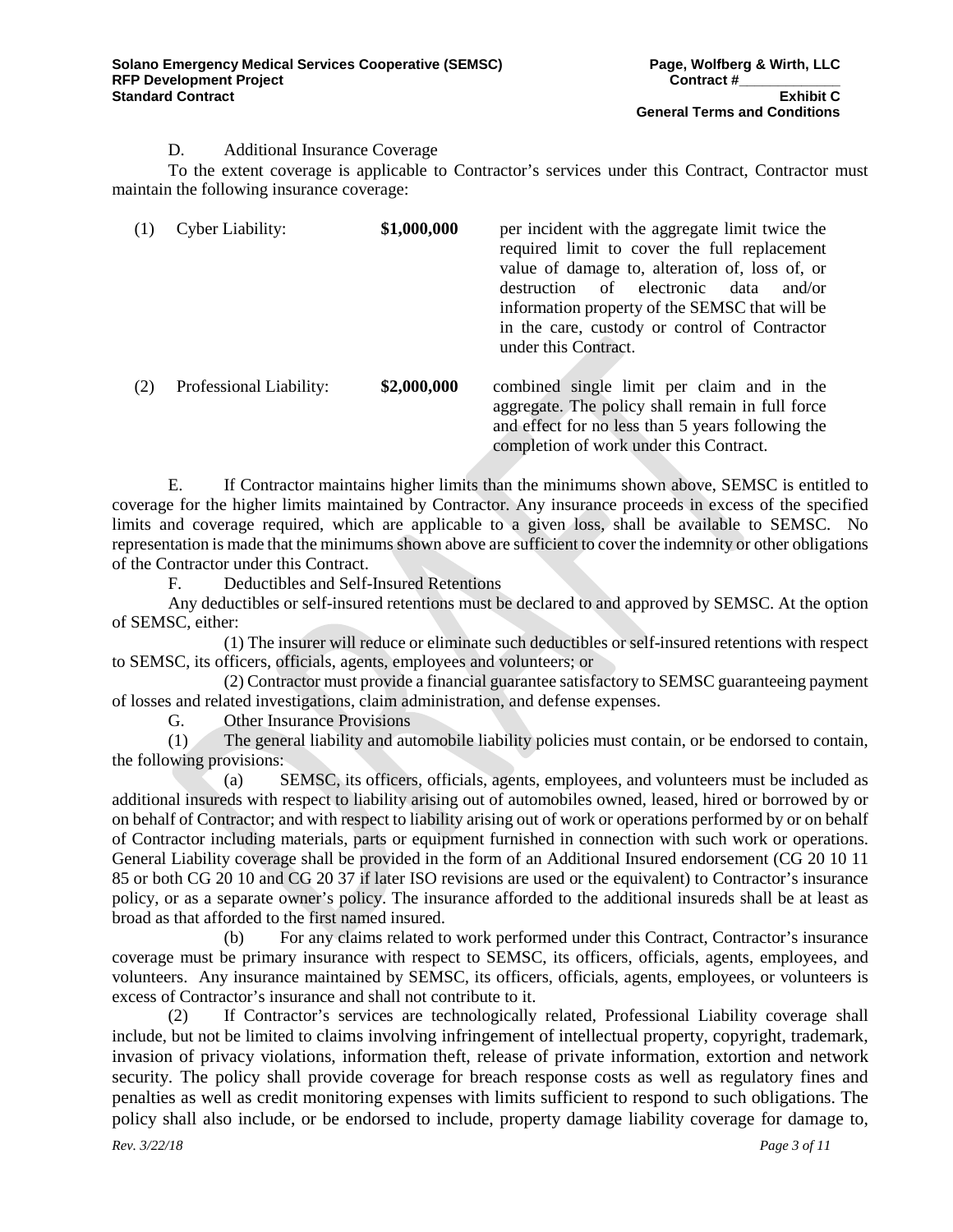alteration of, loss of, or destruction of electronic data and/or information "property" of the SEMSC in the care, custody, or control of the Contractor. If not covered under the Contractor's Professional Liability policy, such "property" coverage of the SEMSC may be endorsed onto the Contractor's Cyber Liability Policy.

(3) Should any of the above described policies be cancelled prior to the policies' expiration date, Contractor agrees that notice of cancellation will be delivered in accordance with the policy provisions.

H. Waiver of Subrogation

(1) Contractor agrees to waive subrogation which any insurer of Contractor may acquire from Contractor by virtue of the payment of any loss. Contractor agrees to obtain any endorsement that may be necessary to affect this waiver of subrogation.

(2) The Workers' Compensation policy must be endorsed with a waiver of subrogation in favor of SEMSC for all work performed by Contractor, its employees, agents and subcontractors.

I. Acceptability of Insurers

Insurance is to be placed with insurers with a current A.M. Best's rating of no less than A:VII unless otherwise acceptable to SEMSC.

J. Verification of Coverage

(1) Contractor must furnish SEMSC with original certificates and endorsements effecting coverage required by this Contract.

(2) The endorsements should be on forms provided by SEMSC or, if on other than SEMSC's forms, must conform to SEMSC's requirements and be acceptable to SEMSC.

(3) SEMSC must receive and approve all certificates and endorsements before work commences.

(4) However, failure to provide the required certificates and endorsements shall not operate as a waiver of these insurance requirements.

(5) SEMSC reserves the right to require complete, certified copies of all required insurance policies, including endorsements affecting the coverage described above at any time.

# **8. BEST EFFORTS**

Contractor represents that Contractor will at all times faithfully, industriously and to the best of its ability, experience and talent, perform to SEMSC's reasonable satisfaction.

# **9. DEFAULT**

A. If Contractor defaults in Contractor's performance, SEMSC shall promptly notify Contractor in writing. If Contractor fails to cure a default within 30 days after notification, or if the default requires more than 30 days to cure and Contractor fails to commence to cure the default within 30 days after notification, then Contractor's failure shall constitute cause for termination of this Contract.

B. If Contractor fails to cure default within the specified period of time, SEMSC may elect to cure the default and any expense incurred shall be payable by Contractor to SEMSC. The contract may be terminated at SEMSC's sole discretion.

C. If SEMSC serves Contractor with a notice of default and Contractor fails to cure the default, Contractor waives any further notice of termination of this Contract.

D. If this Contract is terminated because of Contractor's default, SEMSC shall be entitled to recover from Contractor all damages allowed by law.

#### **10. INDEMNIFICATION**

A. Contractor will indemnify, hold harmless and assume the defense of SEMSC, its officers, employees, agents and elective and appointive boards from all claims, losses, damages, including property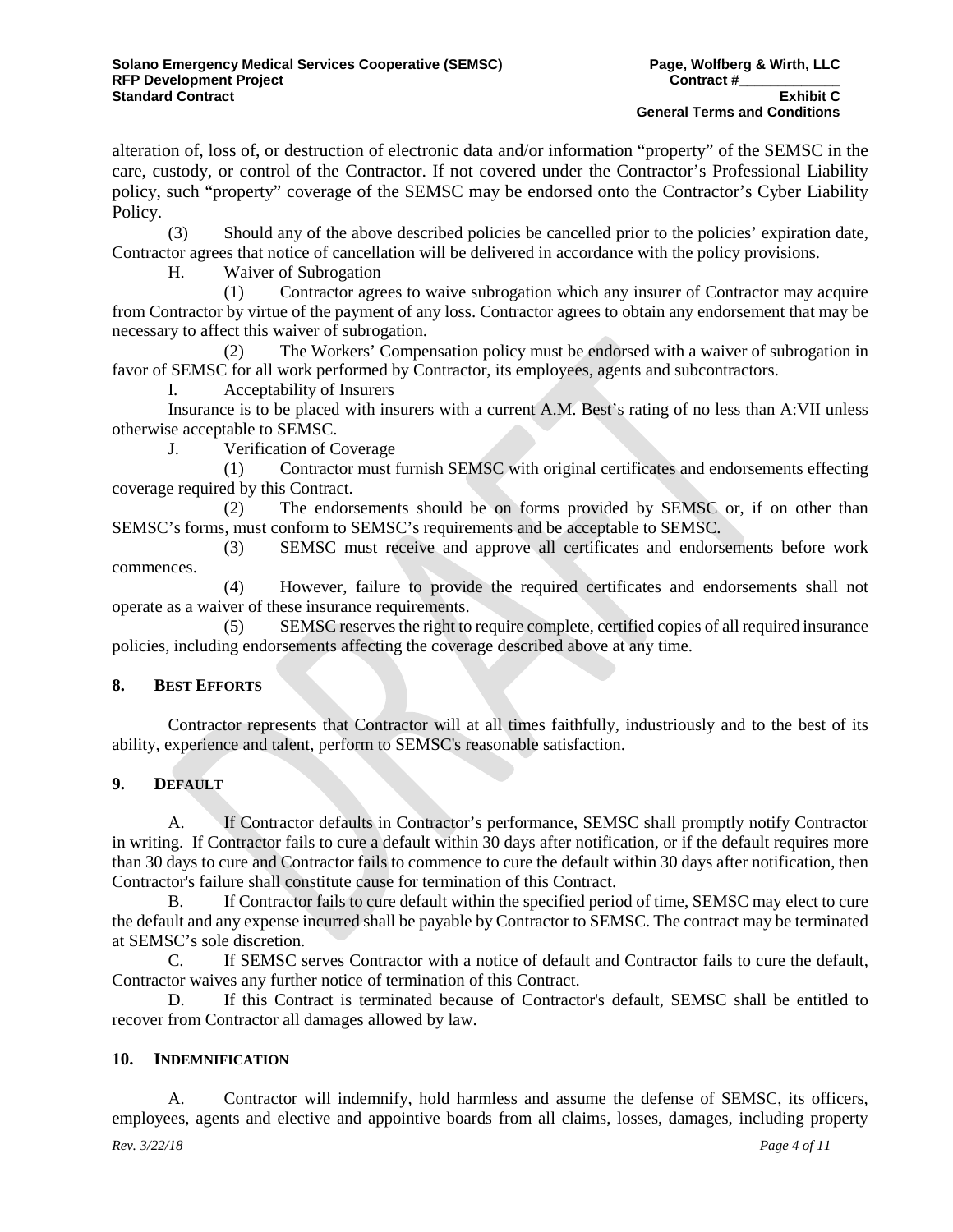damages, personal injury, death and liability of every kind, directly or indirectly arising from Contractor's operations or from any persons directly or indirectly employed by, or acting as agent for, Contractor, excepting the sole negligence or willful misconduct of SEMSC. This indemnification shall extend to claims, losses, damages, injury and liability for injuries occurring after completion of Contractor's services, as well as during the progress of rendering such services.

B. Acceptance of insurance required by this Contract does not relieve Contractor from liability under this indemnification clause. This indemnification clause shall apply to all damages or claims for damages suffered by Contractor's operations regardless if any insurance is applicable or not.

# **11. INDEPENDENT CONTRACTOR**

A. Contractor is an independent contractor and not an agent, officer or employee of SEMSC. The parties mutually understand that this Contract is between two independent contractors and is not intended to and shall not be construed to create the relationship of agent, servant, employee, partnership, joint venture or association.

B. Contractor shall have no claim against SEMSC for employee rights or benefits including, but not limited to, seniority, vacation time, vacation pay, sick leave, personal time off, overtime, medical, dental or hospital benefits, retirement benefits, Social Security, disability, Workers' Compensation, unemployment insurance benefits, civil service protection, disability retirement benefits, paid holidays or other paid leaves of absence.

C. Contractor is solely obligated to pay all applicable taxes, deductions and other obligations including, but not limited to, federal and state income taxes, withholding, Social Security, unemployment, disability insurance, Workers' Compensation and Medicare payments.

D. Contractor shall indemnify and hold SEMSC harmless from any liability which SEMSC may incur because of Contractor's failure to pay such obligations nor shall SEMSC be responsible for any employerrelated costs not otherwise agreed to in advance between the SEMSC and Contractor.

E. As an independent contractor, Contractor is not subject to the direction and control of SEMSC except as to the final result contracted for under this Contract. SEMSC may not require Contractor to change Contractor's manner of doing business, but may require redirection of efforts to fulfill this Contract.

F. Contractor may provide services to others during the same period Contractor provides service to SEMSC under this Contract.

G. Any third persons employed by Contractor shall be under Contractor's exclusive direction, supervision and control. Contractor shall determine all conditions of employment including hours, wages, working conditions, discipline, hiring and discharging or any other condition of employment.

H. As an independent contractor, Contractor shall indemnify and hold SEMSC harmless from any claims that may be made against SEMSC based on any contention by a third party that an employer-employee relationship exists under this Contract.

I. Contractor, with full knowledge and understanding of the foregoing, freely, knowingly, willingly and voluntarily waives the right to assert any claim to any right or benefit or term or condition of employment insofar as they may be related to or arise from compensation paid hereunder.

#### **12. RESPONSIBILITIES OF CONTRACTOR**

A. The parties understand and agree that Contractor possesses the requisite skills necessary to perform the work under this Contract and SEMSC relies upon such skills. Contractor pledges to perform the work skillfully and professionally. SEMSC's acceptance of Contractor's work does not constitute a release of Contractor from professional responsibility.

B. Contractor verifies that Contractor has reviewed the scope of work to be performed under this Contract and agrees that in Contractor's professional judgment, the work can and shall be completed for costs within the maximum amount set forth in this Contract.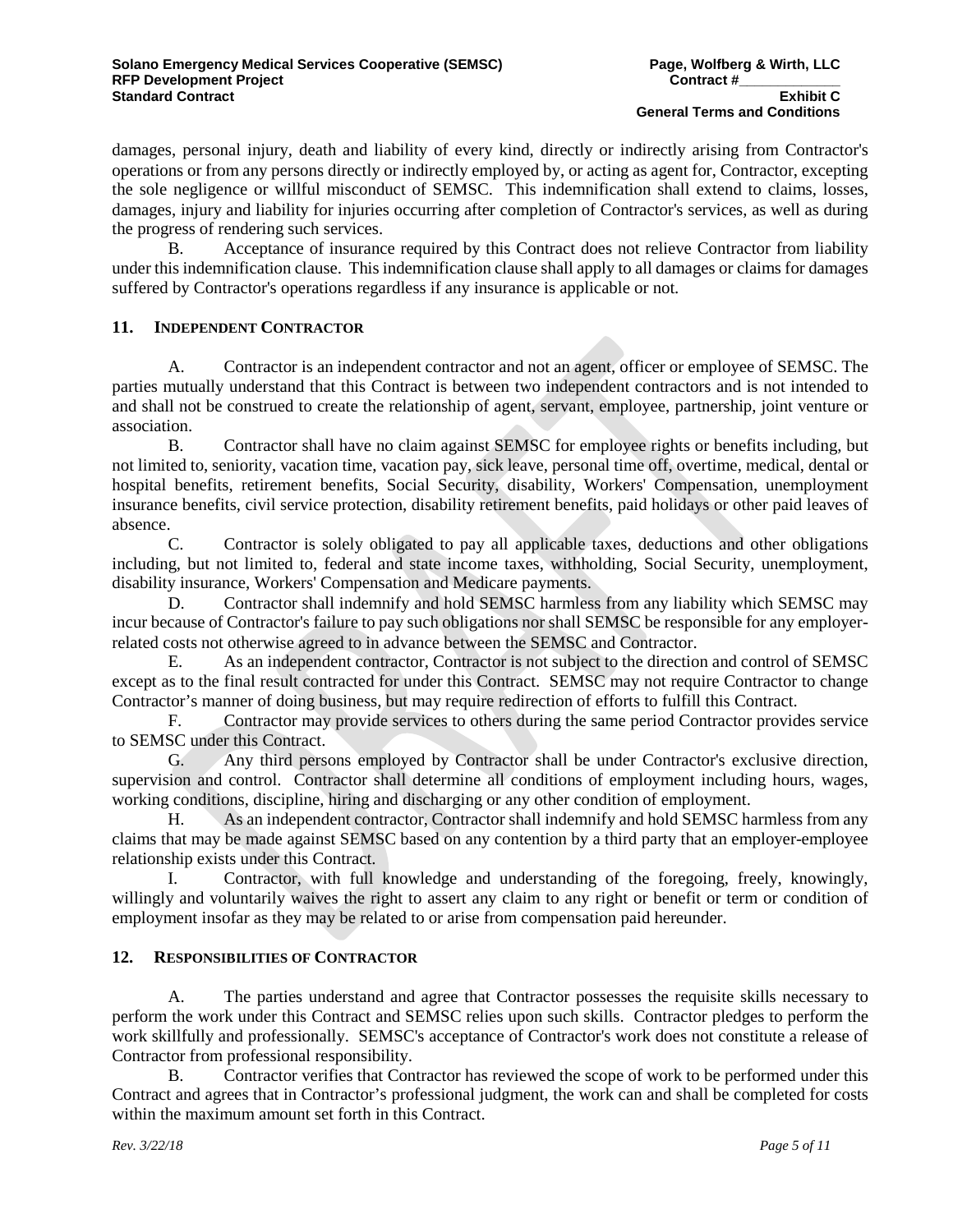C. To fully comply with the terms and conditions of this Contract, Contractor shall:

(1) Establish and maintain a system of accounts for budgeted funds that complies with generally accepted accounting principles for government agencies;

(2) Document all costs by maintaining complete and accurate records of all financial transactions associated with this Contract, including, but not limited to, invoices and other official documentation that sufficiently support all charges under this Contract;

(3) Submit monthly reimbursement claims for expenditures that directly benefit SEMSC;

(4) Be liable for repayment of any disallowed costs identified through quarterly reports, audits, monitoring or other sources; and

(5) Retain financial, programmatic, client data and other service records for 3 years from the date of the end of the contract award or for 3 years from the date of termination, whichever is later.

### **13. COMPLIANCE WITH LAW**

A. Contractor shall comply with all federal, state and local laws and regulations applicable to Contractor's performance, including, but not limited to, licensing, employment and purchasing practices, wages, hours and conditions of employment.

B. To the extent federal funds are used in whole or in part to fund this Contract, Contractor specifically agrees to comply with Executive Order 11246 entitled "Equal Employment Opportunity", as amended and supplemented in Department of Labor regulations; the Copeland "Ant-Kickback" Act (18 U.S.C. §874) and its implementing regulations (29 C.F.R. part 3); the Clean Air Act (42 U.S.C. §7401 et seq.); the Clean Water Act ( 33 U.S.C. §1251); and the Energy Policy and Conservation Act (Pub. L. 94-165).

C. Contractor represents that it will comply with the applicable cost principles and administrative requirements including claims for payment or reimbursement by SEMSC as set forth in 2 C.F.R. part 200, as currently enacted or as may be amended throughout the term of this Contract.

# **14. CONFIDENTIALITY**

A. Contractor shall prevent unauthorized disclosure of names and other client-identifying information, except for statistical information not identifying a particular client receiving services under this Contract.

B. Contractor shall not use client specific information for any purpose other than carrying out Contractor's obligations under this Contract.

C. Contractor shall promptly transmit to SEMSC all requests for disclosure of confidential information.

D. Except as otherwise permitted by this Contract or authorized by law, Contractor shall not disclose any confidential information to anyone other than the State of California without prior written authorization from SEMSC.

E. For purposes of this section, identity shall include, but not be limited to, name, identifying number, symbol or other client identifying particulars, such as fingerprints, voice print or photograph. Client shall include individuals receiving services pursuant to this Contract.

### **15. CONFLICT OF INTEREST**

A. Contractor represents that Contractor and/or Contractor's employees and/or their immediate families and/or Board of Directors and/or officers have no interest, including, but not limited to, other projects or independent contracts, and shall not acquire any interest, direct or indirect, including separate contracts for the work to be performed hereunder, which conflicts with the rendering of services under this Contract. Contractor shall employ or retain no such person while rendering services under this Contract. Services rendered by Contractor's associates or employees shall not relieve Contractor from personal responsibility under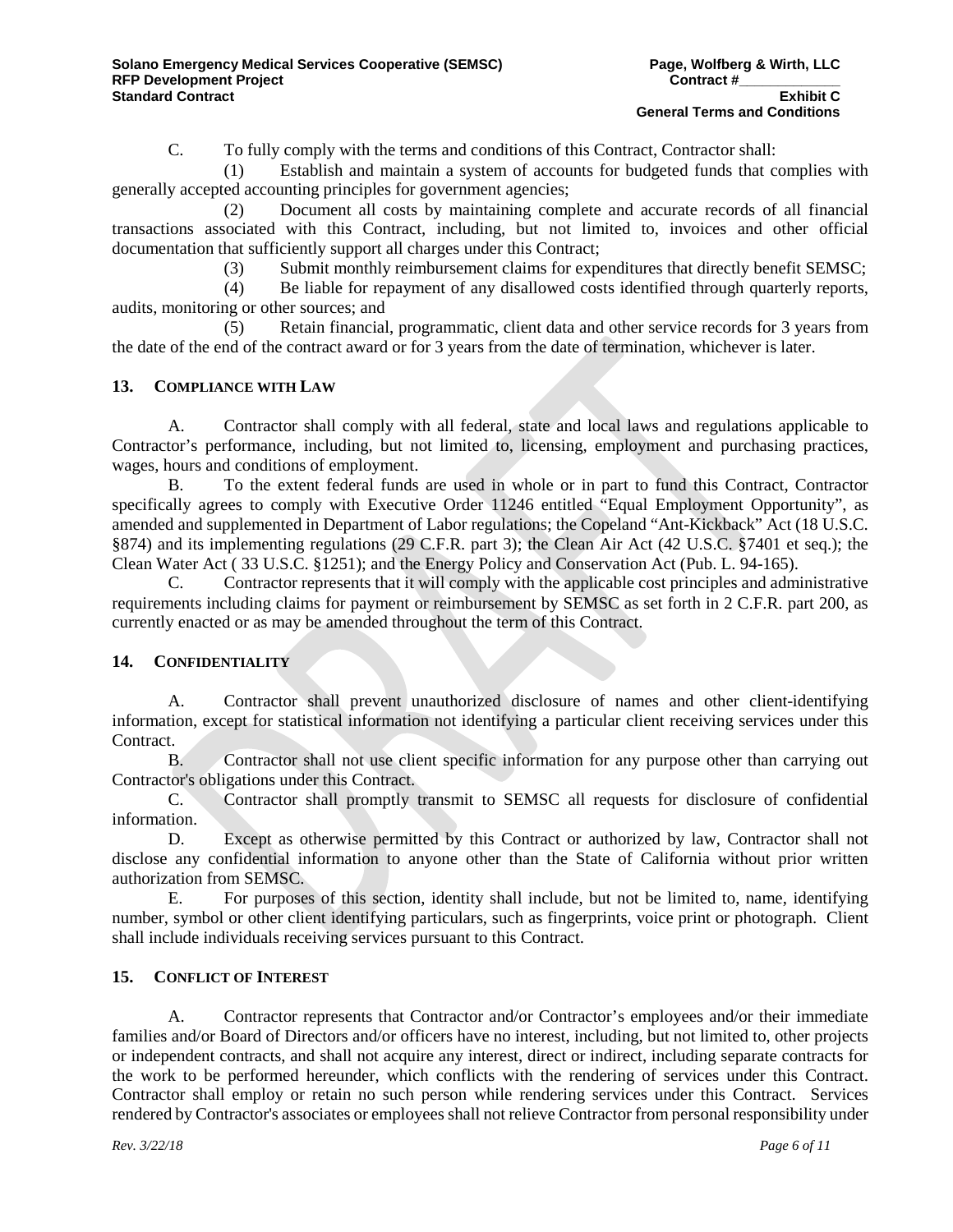this clause.

B. Contractor has an affirmative duty to disclose to SEMSC in writing the name(s) of any person(s) who have an actual, potential or apparent conflict of interest.

#### **16. DRUG FREE WORKPLACE**

Contractor represents that Contractor is knowledgeable of Government Code section 8350 et seq., regarding a drug free workplace and shall abide by and implement its statutory requirements.

### **17. HEALTH AND SAFETY STANDARDS**

Contractor shall abide by all health and safety standards set forth by the State of California and/or SEMSC pursuant to the Injury and Illness Prevention Program. If applicable, Contractor must receive all health and safety information and training from SEMSC.

### **18. CHILD/ADULT ABUSE**

If services pursuant to this Contract will be provided to children and/or elder adults, Contractor represents that Contractor is knowledgeable of the Child Abuse and Neglect Reporting Act (Penal Code section 11164 et seq.) and the Elder Abuse and Dependent Adult Civil Protection Act (Welfare and Institutions Code section 15600 et seq.) requiring reporting of suspected abuse.

#### **19. INSPECTION**

Authorized representatives of SEMSC, the State of California and/or the federal government may inspect and/or audit Contractor's performance, place of business and/or records pertaining to this Contract.

#### **20. NONDISCRIMINATION**

A. In rendering services under this Contract, Contractor shall comply with all applicable federal, state and local laws, rules and regulations and shall not discriminate based on age, ancestry, color, gender, marital status, medical condition, national origin, physical or mental disability, race, religion, sexual orientation, or other protected status.

B. Further, Contractor shall not discriminate against its employees, which includes, but is not limited to, employment upgrading, demotion or transfer, recruitment or recruitment advertising, layoff or termination, rates of pay or other forms of compensation and selection for training, including apprenticeship.

# **21. SUBCONTRACTOR AND ASSIGNMENT**

A. Services under this Contract are deemed to be personal services.

B. Subject to any required state or federal approval, Contractor shall not subcontract any work under this Contract without the prior written consent of SEMSC's Contract Manager nor assign this Contract or monies due without the prior written approval of SEMSC's applicable Department Head or his or her designee and the SEMSC Board.

C. If SEMSC consents to the use of subcontractors, Contractor shall require and verify that its subcontractors maintain insurance meeting all the requirements stated in Section 7 above.

D. Assignment by Contractor of any monies due shall not constitute an assignment of the Contract.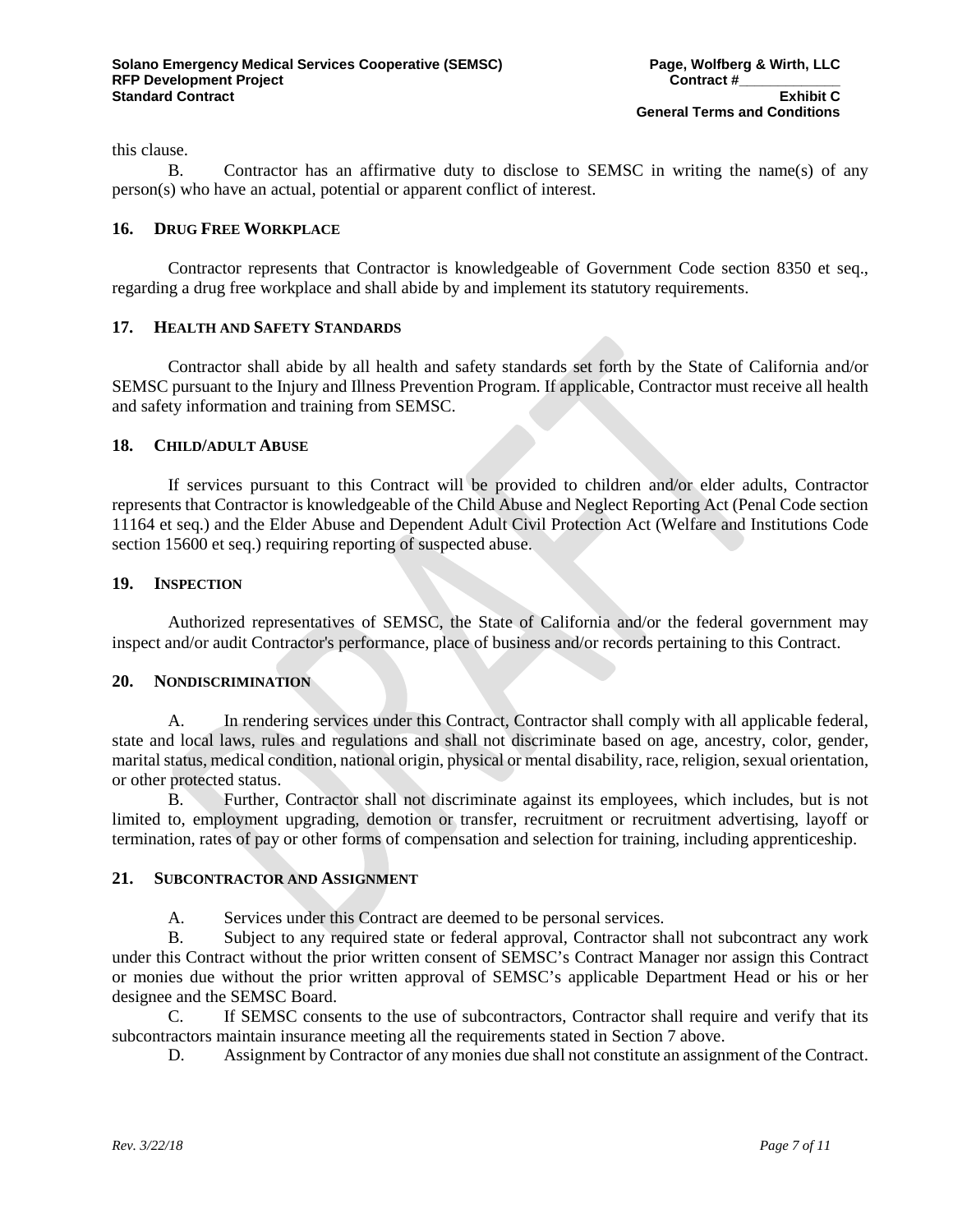#### **22. UNFORESEEN CIRCUMSTANCES**

Contractor is not responsible for any delay caused by natural disaster, war, civil disturbance, labor dispute or other cause beyond Contractor's reasonable control, provided Contractor gives written notice to SEMSC of the cause of the delay within 10 days of the start of the delay.

#### **23. OWNERSHIP OF DOCUMENTS**

A. SEMSC shall be the owner of and shall be entitled to possession of any computations, plans, correspondence or other pertinent data and information gathered by or computed by Contractor prior to termination of this Contract by SEMSC or upon completion of the work pursuant to this Contract.

B. No material prepared in connection with the project shall be subject to copyright in the United States or in any other country.

#### **24. NOTICE**

A. Any notice necessary to the performance of this Contract shall be given in writing by personal delivery or by prepaid first-class mail addressed as stated on the first page of this Contract.

B. If notice is given by personal delivery, notice is effective as of the date of personal delivery. If notice is given by mail, notice is effective as of the day following the date of mailing or the date of delivery reflected upon a return receipt, whichever occurs first.

#### **25. NONRENEWAL**

Contractor acknowledges that there is no guarantee that SEMSC will renew Contractor's services under a new contract following expiration or termination of this Contract. Contractor waives all rights to notice of non-renewal of Contractor's services.

# **26. SEMSC'S OBLIGATION SUBJECT TO AVAILABILITY OF FUNDS**

A. SEMSC's obligation under this Contract is subject to the availability of authorized funds. SEMSC may terminate the Contract, or any part of the Contract work, without prejudice to any right or remedy of SEMSC, for lack of appropriation of funds. If expected or actual funding is withdrawn, reduced or limited in any way prior to the expiration date set forth in this Contract, or any subsequent amendment, SEMSC may, upon written Notice to the Contractor, terminate this Contract in whole or in part.

B. Payment shall not exceed the amount allowable for appropriation by the Board of Supervisors. If the Contract is terminated for non-appropriation of funds:

i. SEMSC will be liable only for payment in accordance with the terms of this Contract for services rendered prior to the effective date of termination; and

ii. The Contractor shall be released from any obligation to provide further services pursuant to this Contract that are affected by the termination.

C. Funding for this Contract beyond the current appropriation year is conditional upon appropriation by the Board of Supervisors of sufficient funds to support the activities described in this Contract. Should such an appropriation not be approved, this Contract will terminate at the close of the current appropriation year.

D. This Contract is void and unenforceable if all or parts of federal or state funds applicable to this Contract are not available to SEMSC. If applicable funding is reduced, SEMSC may either:

- (1) Cancel this Contract; or,
- (2) Offer a contract amendment reflecting the reduced funding.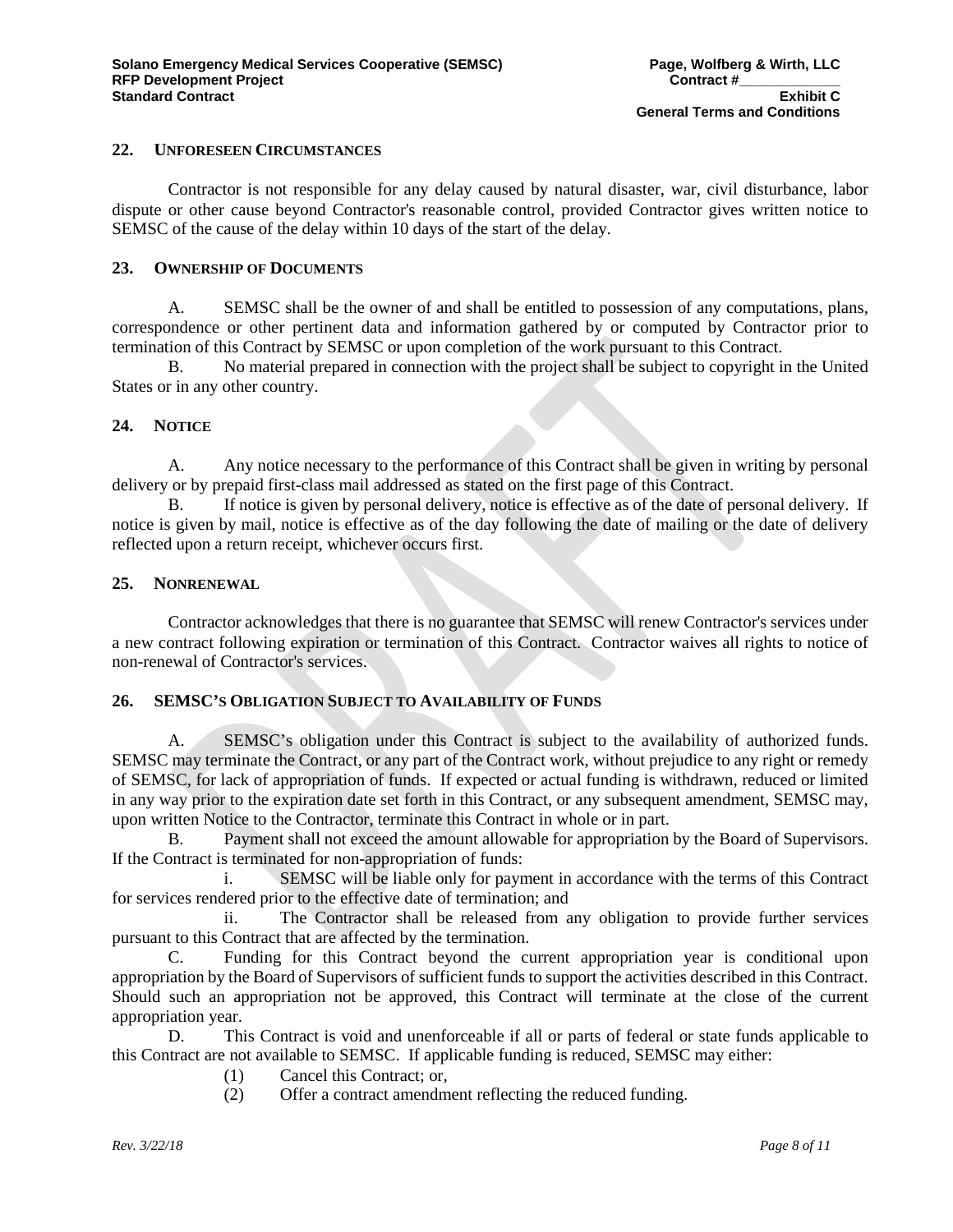#### **27. CHANGES AND AMENDMENTS**

A. SEMSC may request changes in Contractor's scope of services. Any mutually agreed upon changes, including any increase or decrease in the amount of Contractor's compensation, shall be effective when incorporated in written amendments to this Contract.

B. The party desiring the revision shall request amendments to the terms and conditions of this Contract in writing. Any adjustment to this Contract shall be effective only upon the parties' mutual execution of an amendment in writing.

C. No verbal agreements or conversations prior to execution of this Contract or requested amendment shall affect or modify any of the terms or conditions of this Contract unless reduced to writing according to the applicable provisions of this Contract.

### **28. CHOICE OF LAW**

The parties have executed and delivered this Contract in the County of Solano, State of California. The laws of the State of California shall govern the validity, enforceability or interpretation of this Contract. Solano County shall be the venue for any action or proceeding, in law or equity that may be brought in connection with this Contract.

### **29. HEALTH INSURANCE PORTABILITY AND ACCOUNTABILITY ACT**

Contractor represents that it is knowledgeable of the Health Insurance Portability and Accountability Act of 1996 ("HIPAA") and its implementing regulations issued by the U.S. Department of Health and Human Services (45 C.F.R. parts 160-64) regarding the protection of health information obtained, created, or exchanged as a result of this Contract and shall abide by and implement its statutory requirements.

#### **30. WAIVER**

Any failure of a party to assert any right under this Contract shall not constitute a waiver or a termination of that right, under this Contract or any of its provisions.

# **31. CONFLICTS IN THE CONTRACT DOCUMENTS**

The Contract documents are intended to be complementary and interpreted in harmony so as to avoid conflict. In the event of conflict in the Contract documents, the parties agree that the document providing the highest quality and level of service to SEMSC shall supersede any inconsistent term in these documents.

#### **32. FAITH BASED ORGANIZATIONS**

A. Contractor agrees and acknowledges that SEMSC may make funds available for programs or services affiliated with religious organizations under the following conditions: (a) the funds are made available on an equal basis as for programs or services affiliated with non-religious organizations; (b) the program funded does not have the substantial effect of supporting religious activities; (c) the funding is indirect, remote, or incidental to the religious purpose of the organization; and (d) the organization complies with the terms and conditions of this Contract.

B. Contractor agrees and acknowledges that SEMSC may not make funds available for programs or services affiliated with a religious organization (a) that has denied or continues to deny access to services on the basis of race, color, religion, ancestry, national origin, sex, citizenship, or known disability; (b) will use the funds for a religious purpose; (c) will use the funds for a program or service that subjects its participants to religious education.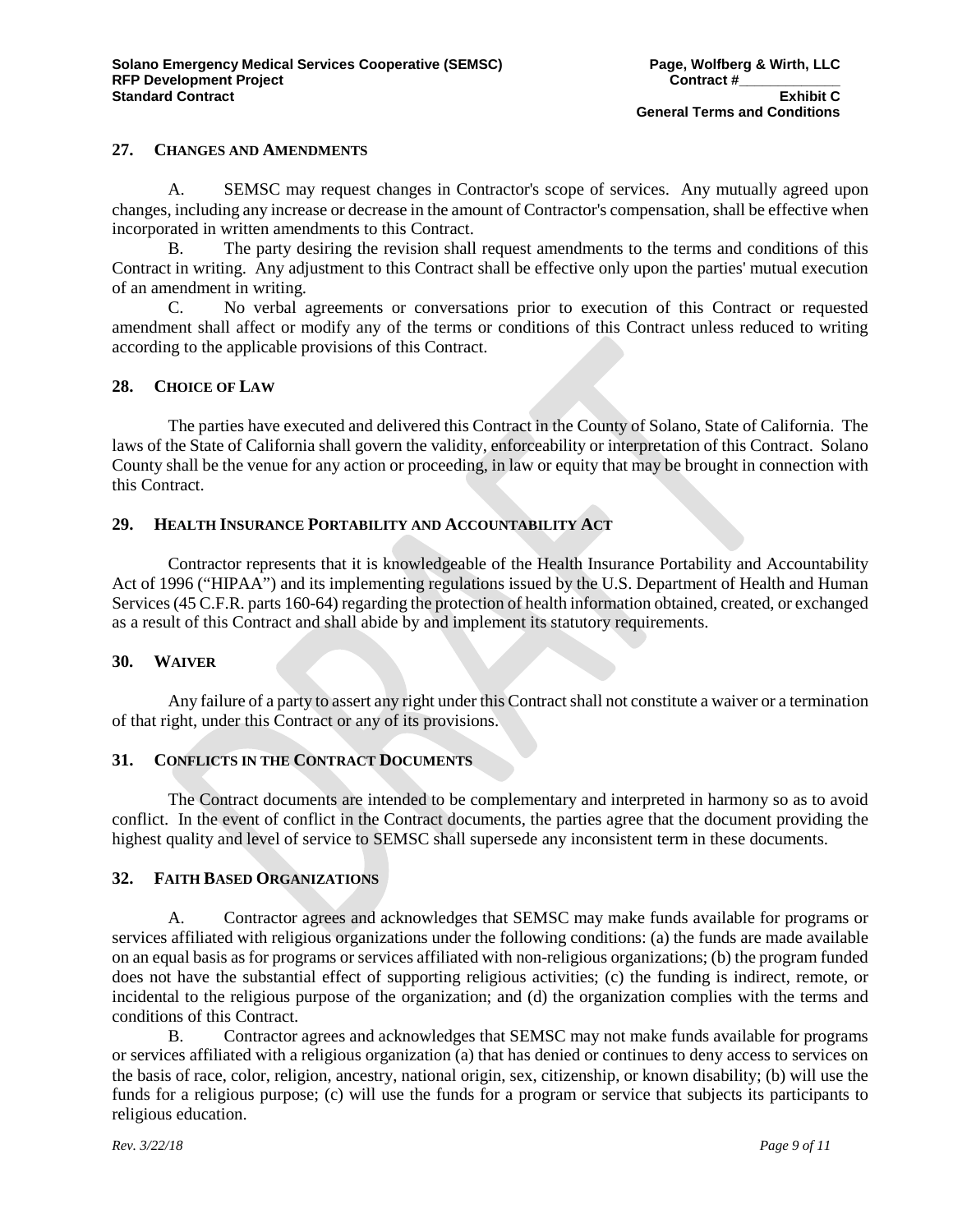C. Contractor agrees and acknowledges that all recipients of funding from SEMSC must: (a) comply with all legal requirements and restrictions imposed upon government-funded activities set forth in Article IX, section 8 and Article XVI, section 5 of the California Constitution and in the First Amendment to the United States Constitution; and (b) segregate such funding from all funding used for religious purposes.

# **33. PRICING**

Should Contractor, at any time during the term of this Contract, provide the same goods or services under similar quantity, terms and conditions to one or more counties in the State of California at prices below those set forth in this Contract, then the parties agree to amend this Contract so that such lower prices shall be extended immediately to SEMSC for all future services.

### **34. USE OF PROVISIONS, TERMS, CONDITIONS AND PRICING BY OTHER PUBLIC AGENCIES**

Contractor and SEMSC agree that the terms of this Contract may be extended to any other public agency located in the State of California, as provided for in this section. Another public agency wishing to use the provisions, terms, and pricing of this Contract to contract for equipment and services comparable to that described in this Contract shall be responsible for entering into its own contract with Contractor, as well as providing for its own payment provisions, making all payments, and obtaining any certificates of insurance and bonds that may be required. SEMSC is not responsible for providing to any other public agency any documentation relating this Contract or its implementation. Any public agency that uses provisions, terms, or pricing of this Contract shall by virtue of doing so be deemed to indemnify and hold harmless SEMSC from all claims, demands, or causes of actions of every kind arising directly or indirectly with the use of this Contract. SEMSC makes no guarantee of usage by other users of this Contract nor shall the SEMSC incur any financial responsibility in connection with any contracts entered into by another public agency. Such other public agency shall accept sole responsibility for placing orders and making payments to Contractor.

# **35. DISBARMENT OR SUSPENSION OF CONTRACTOR**

A. Contractor represents that its officers, directors and employees (i) are not currently excluded, debarred, or otherwise ineligible to participate in a federally funded program; (ii) have not been convicted of a criminal offense related to the provision of federally funded items or services but or previously excluded, debarred, or otherwise declared ineligible to participate in any federally funded programs, and (iii) are not, to the best of its knowledge, under investigation or otherwise aware of any circumstances which may result in Contractor being excluded from participation in federally funded programs.

B. For purposes of this Contract, federally funded programs include any federal health program as defined in 42 USC § 1320a-7b(f) (the "Federal Healthcare Programs") or any state healthcare programs.

C. This representation and warranty shall be an ongoing representation and warranty during the term of this Contract and Contractor must immediately notify the SEMSC of any change in the status of the representation and warranty set forth in this section.

D. If services pursuant to this Contract involve federally-funded programs, Contractor agrees to provide certification of non-suspension with submission of each invoice. Failure to submit certification with invoices will result in a delay in SEMSC processing of Contractor's payment.

### **36. EXECUTION IN COUNTERPARTS**

This Contract may be executed in two or more counterparts, each of which together shall be deemed an original, but all of which together shall constitute one and the same instrument, it being understood that all parties need not sign the same counterpart. In the event that any signature is delivered by facsimile or electronic transmission (e.g., by e-mail delivery of a ".pdf" format data file), such signature shall create a valid and binding